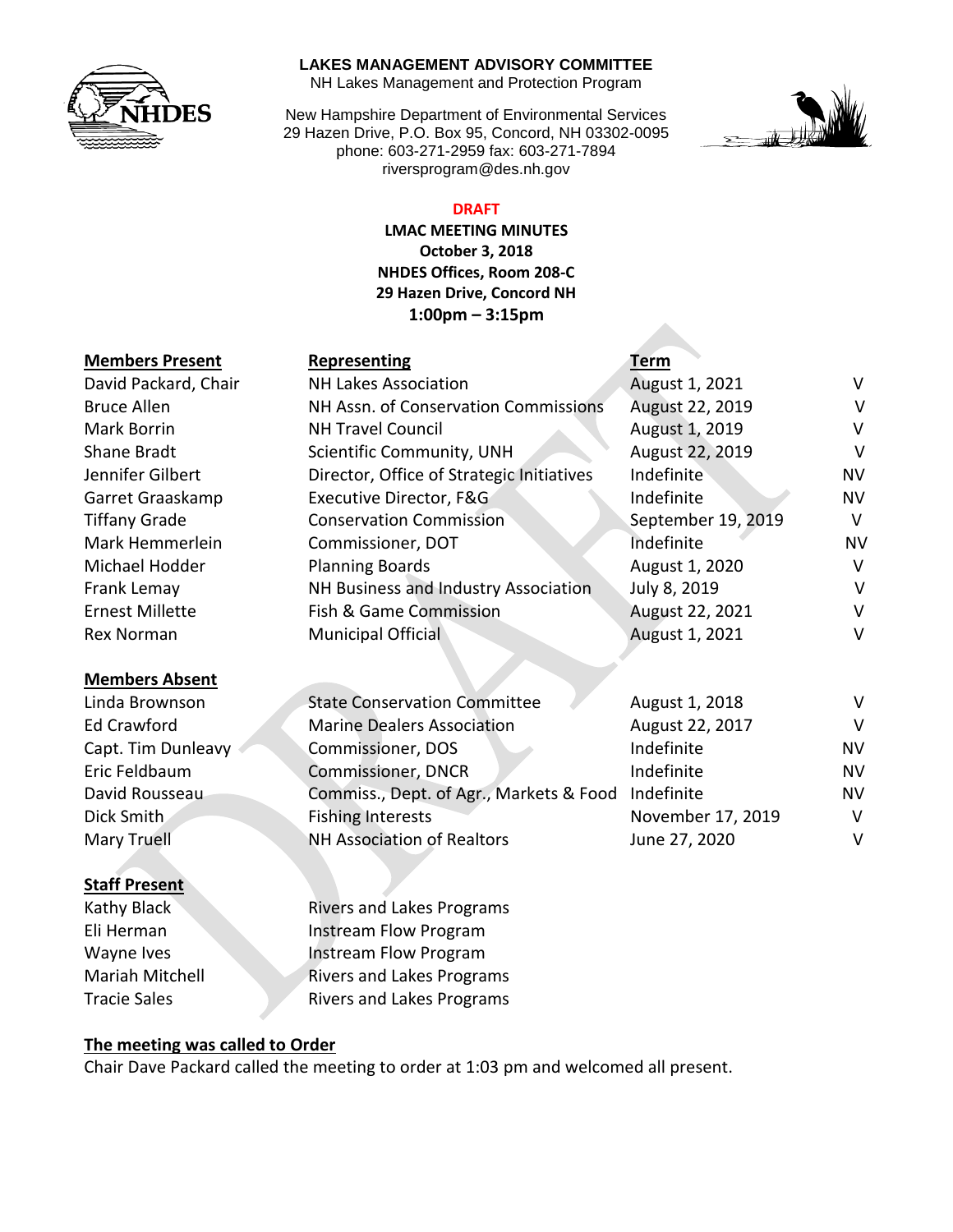## **I. Introductions/Minutes/Committee Business**

# 1) Welcome, Introductions and Brief Announcements

New LMAC municipal official representative Rex Norman and new staff member Mariah Mitchell were welcomed. Members introduced themselves.

# 2) Acceptance of July 31, 2018 LMAC Meeting Minutes

Garret Graaskamp requested to modify the statement in the minutes about boat washing stations.

 *Michael Hodder made a motion to accept the LMAC meeting minutes from July 31, 2018 with the discussed revision for boat washing stations. Second by Mark Hemmerlein. The motion passed with one abstention.*

# **II. LMAC Business and LMPP Program Updates**

# 1) LMAC and Subcommittee Membership Update

Kim Hallquist stepped down as the municipal official representative and Rex Norman is the new representative. Linda Brownson stepped down as the State Conservation Commission representative and she is currently identifying a replacement. Linda was one of the four members of the Policy and Legislation Subcommittee, so this subcommittee needs one or two additional members. Ed Crawford, Marine Dealers Association Representative, is working on renewing his membership.

# 2) FY 2020/2021 State Budget

The 2020/2021 budget process is underway. NHDES budget proposals were allowed an increase of 0.5 percent, while the Rivers and Lakes Programs proposed budget was increased by 6 percent. This increase does not include the new Instream Flow Program position which is a top priority within NHDES. In late January or early February the Governor will publish his budget and the legislature will it consider during the 2019 legislative session.

# 3) Surplus Land Reviews

One new proposed Surplus Land Disposal was received since last meeting, and it was not subject to LMAC, RMAC, or LAC review.

# 4) NHDES Social Media

NHDES uses Facebook, Twitter, and YouTube for its social media outreach efforts, reaching thousands of people daily. NHDES offered to promote lake association events and meetings using these social media outlets. Shane Bradt noted that social media targets a different demographic with different viewpoints. Dave requested that staff send an email to the LMAC including the links to all of NHDES social media sites.

# **III. Instream Flow Program Update**

1) Instream Flow Video

Tracie Sales provided an overview of the New Hampshire Instream Flow Program by playing the Program's video.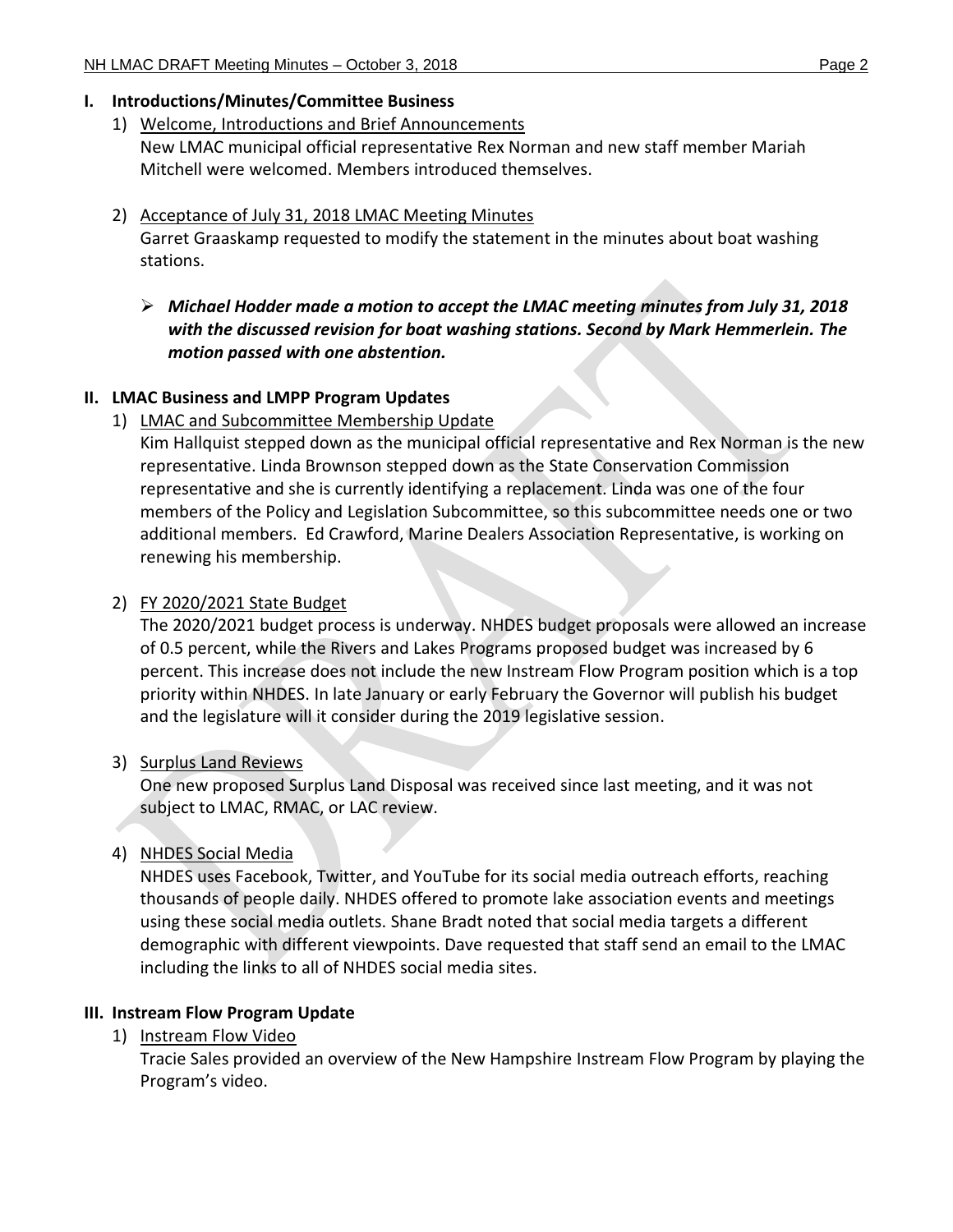## 2) Instream Flow Rules, Env-Wq 1900

The proposed Instream Flow rules apply to all designated rivers and implement changes based on lessons learned during the pilot program. Dave explained how the instream flow is important to the LMAC because rivers often flow into or out of lakes, and lakes with dams might provide relief pulses for instream flow management during times of low flow. Wayne provided the example of Pawtuckaway Lake and Mendums Pond which provide relief pulses to the Lamprey River. The Initial Proposal will be released by the end of October and a public hearing will be scheduled to receive comments on the rules. There will be a 30 day comment period and then staff will review the comments to prepare the final version of the rules to be sent to the Joint Legislative Committee on Administrative Rules.

In August, the Joint Instream Flow (ISF) subcommittee drafted a joint RMAC and LMAC letter to comment on the proposed rules. The LMAC supported the proposed joint letter and requested the letter be revised to request that the RMAC and LMAC are included on the notification list for public hearings. The group also discussed other points in the letter including water management plans and non-affected dam owner responsibilities. NHDES staff will present the joint letter with the revisions to the RMAC at their meeting on October 4<sup>th</sup>. If the RMAC does not agree to the changes proposed by the LMAC, the LMAC will submit the letter separately.

## *Mike Hodder made a motion to accept the letter with the suggested revisions. Second by Bruce Allen. Motion passed unanimously.*

## 3) Designated River Prioritization

Wayne presented the ISF Program river prioritization scheme which ranks designated rivers based on position in the watershed, stream flow data availability, development pressure, and river segment length. Dave asked if rivers which have significant lakes or impoundments which can be managed by dam control were part of the ranking process. Wayne responded that the prioritization did not rank rivers based on presence or absence of significant lakes or impoundments to be used for instream flow management. He added that the Ammonoosuc and Ashuelot rivers have a few dams which could be used for relief pulses. The group discussed the priority list of rivers and agreed that any of the eight rivers presented would be acceptable from a lakes perspective. Staff will post a copy of the presentation on the LMAC blog.

# *Mike Hodder made a motion to endorse the ranking process presented by NHDES staff and to support the priority list of designated rivers resulting from this process for instream flow implementation. Second by Bruce Allen. Motion passed unanimously.*

## **IV. Wetland Rule Revisions, Env-Wt 100-900**

Tracie announced that the wetland rule Initial Proposal is expected to be published October  $26<sup>th</sup>$  or later. The comment period will be longer than the minimum 30 days as there will be multiple public hearings scheduled throughout New Hampshire. Tracie attended the Wetlands Rule Revision stakeholder meetings from May to September and noted the rules have changed a lot since January, but the dock sections will not be changed in this version. Mike requested clarification of the terms "abutter" and "abutting property." Dave added that NH LAKES is taking the wait and see approach for now. Staff will send an email to LMAC members when the Initial Proposal for the Wetland rules is announced.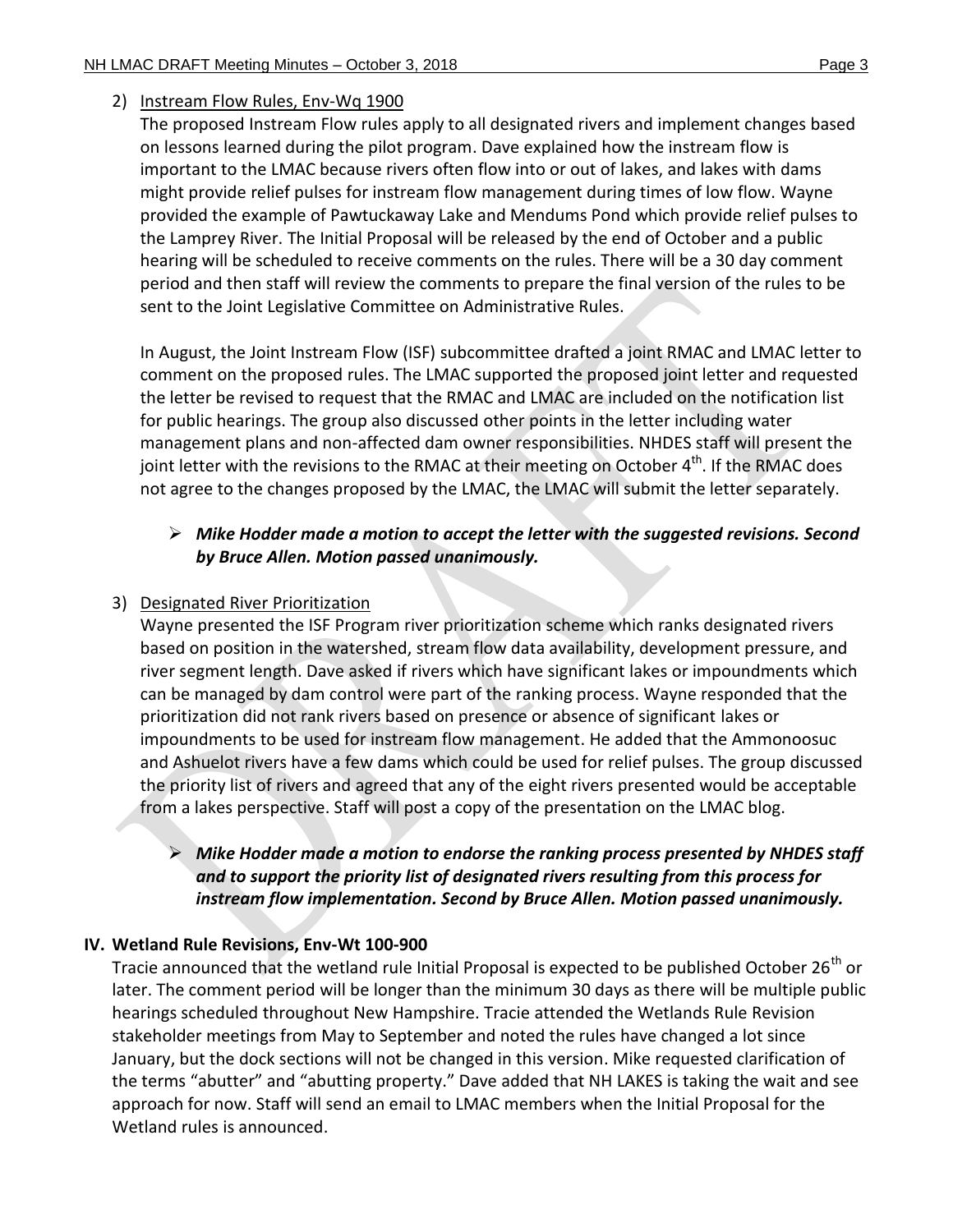### **V. 2019 Lake-related Legislation**

## 1) Developing a List of LMAC Standing Positions

Tracie discussed the idea from last spring to create a list of topics on which the LMAC could approve formal standing positions (support, oppose, or track) for quick legislative response. For example, the LMAC may support any legislation directly related to a subject the LMAC has already voted on such as funding the prevention or management of freshwater aquatic invasive species. The group discussed how the LMAC would approve the standing position document to allow the Policy and Legislation subcommittee to act on the behalf of the LMAC in pre-defined legislative circumstances. It was requested that when the subcommittee acts based on a standing position, that staff notify the LMAC and post the letter on the LMAC blog. Dave emphasized that the standing list is intended to be a very restricted list of topics which the LMAC subcommittee can act upon. The subcommittee and staff will present the standing position document at the next LMAC meeting.

### 2) Discussion of Possible 2018 Legislation and Legislative Service Requests

Kathy Black briefly reviewed the 2019 Legislative Service Requests (LSRs) that pertain to the rivers and lakes: LSR 0016, LSR 0017, LSR 0063, LSR 0065, and LSR 0161. Two LSRs from last year, LSR 0016 (pollution remediation fee) and LSR 0017 (funding for invasives control), and are being presented again due to upcoming budget cycle. Capt. Tim Dunleavy informed staff that LSR 0065 was requested by NH LAKES to establish a commission to examine the effects of wake boats in New Hampshire. He also explained that LSR 0161 concerning the definition of headway speed came from Lake Winnipesaukee where boaters are using the maximum speed of 6 mph to maintain steerage when they don't need that much speed to do so. Tracie noted the LSR filing period closes December  $3<sup>rd</sup>$  and bill text will become available in December and early January. House Bills 1 and 2, the state budget bills, will be available in February.

### **VI. Tips & Tricks: Lake Information Mapper**

Kathy reviewed the functionality of NHDES' [Lake Information](http://nhdes.maps.arcgis.com/apps/webappviewer/index.html?id=1f45dc20877b4b959239b8a4a60ef540) Mapper web tool. This tool provides information about waterbodies throughout the state. A variety of information is available including current data and reports, historical data, TMDLs, ice cover history, cyanobacteria bloom history, invasive species history, lake diagnostic feasibility studies, and watershed based plans. Kiersten Nelson is the current manager of the Lakes Mapper, and a link to it can be found on the Lakes Program webpage.

## **VII.Subcommittee Updates and Member Comments**

1) Squam Lake Loon Initiative

Tiffany Grade reported that Dave Neils and other NHDES staff and volunteers sampled fish in Squam Lake as part of an EPA project to test fish tissue for concentrations of PCB congeners, PFAS, and possibly dioxin. The analysis will be performed this winter. A Plymouth State University graduate student will be investigating DDT found in two tributaries to Squam Lake.

Six loon chicks hatched this year with three surviving to adulthood. Four non-viable loon eggs were collected and will be sent for analysis. This is an improvement from last year where only one loon chick hatched and 13 non-viable eggs were collected. Historically seven to eight chicks survived to adulthood every year. Tiffany noted there was less fighting among loons and is optimistic that conditions will continue to improve, leading to an increase in loon populations